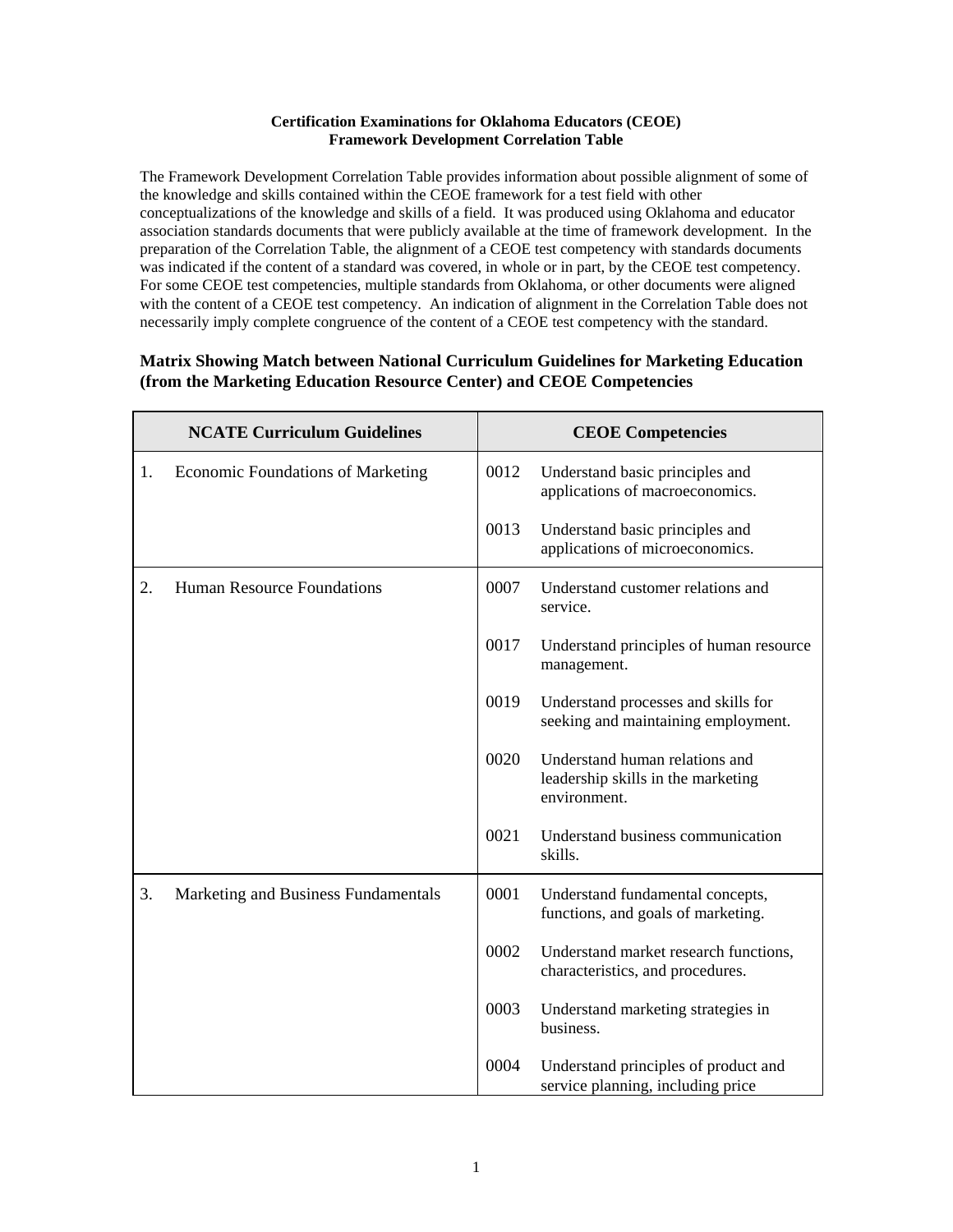|    | <b>NCATE Curriculum Guidelines</b> |      | <b>CEOE</b> Competencies                                                                                                                      |  |
|----|------------------------------------|------|-----------------------------------------------------------------------------------------------------------------------------------------------|--|
|    |                                    |      | planning.                                                                                                                                     |  |
|    |                                    | 0005 | Understand channels of distribution in<br>marketing.                                                                                          |  |
|    |                                    | 0008 | Understand product and service<br>promotions.                                                                                                 |  |
|    |                                    | 0009 | Understand promotional media and<br>principles of design as applied to<br>promotional activities.                                             |  |
|    |                                    | 0010 | Understand principles and procedures<br>related to merchandising (including<br>shipping and receiving, inventory<br>control, and purchasing). |  |
|    |                                    | 0014 | Understand the structure, organization,<br>and management of businesses.                                                                      |  |
|    |                                    | 0015 | Understand principles and procedures<br>related to entrepreneurship.                                                                          |  |
|    |                                    | 0016 | Understand basic principles of finance<br>and credit.                                                                                         |  |
|    |                                    | 0017 | Understand principles of human resource<br>management.                                                                                        |  |
|    |                                    | 0018 | Understand laws affecting marketing<br>activities.                                                                                            |  |
| 4. | Distribution                       | 0005 | Understand channels of distribution in<br>marketing.                                                                                          |  |
| 5. | Financing                          | 0016 | Understand basic principles of finance<br>and credit.                                                                                         |  |
| 6. | Product/Service Planning           | 0004 | Understand principles of product and<br>service planning, including price<br>planning.                                                        |  |
| 7. | Promotion                          | 0003 | Understand marketing strategies in<br>business.                                                                                               |  |
|    |                                    | 0008 | Understand product and service<br>promotions.                                                                                                 |  |
|    |                                    | 0009 | Understand promotional media and<br>principles of design as applied to                                                                        |  |